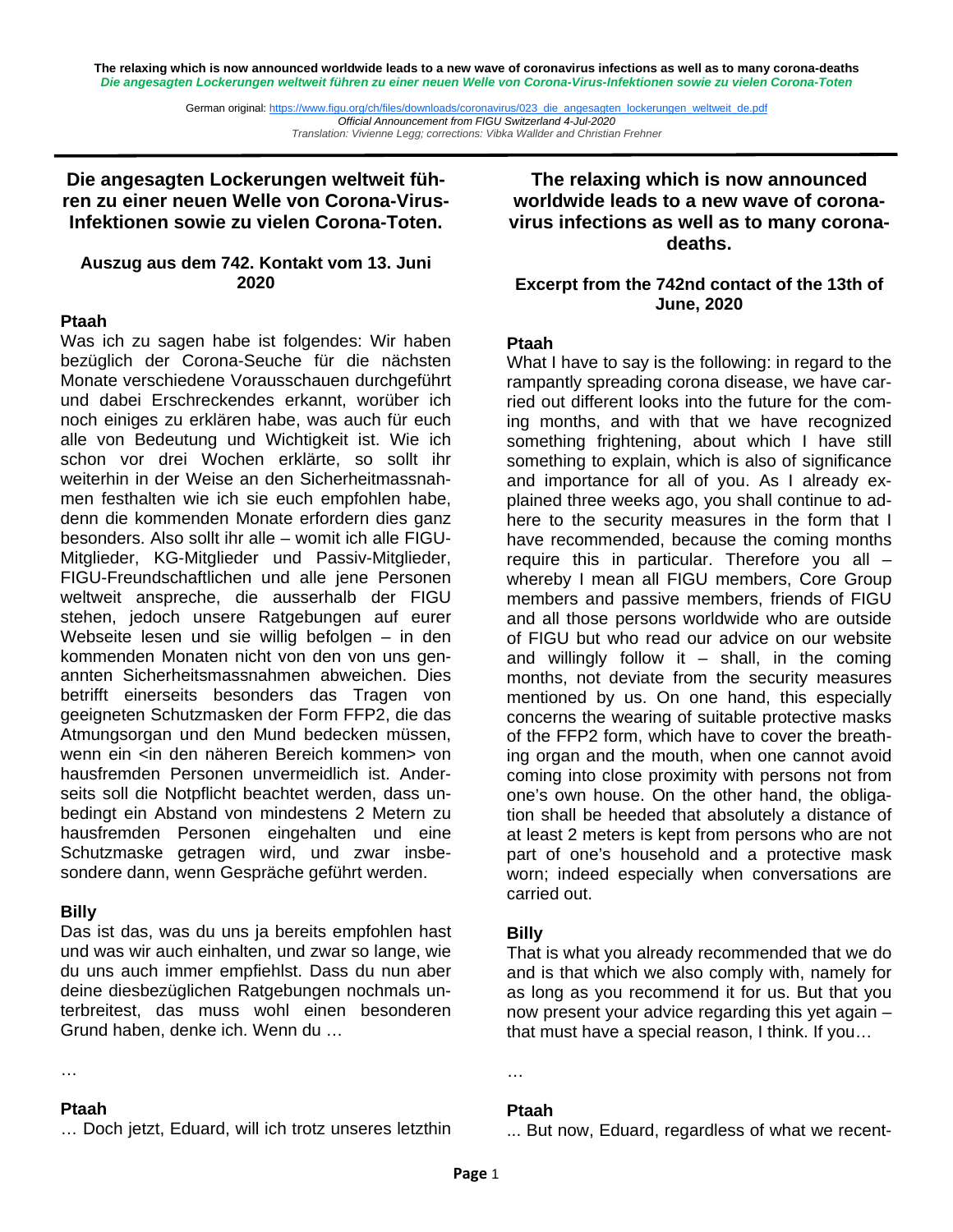Gesagten, dass wir nicht weiter über die Corona-Seuche reden wollen, nochmals abschliessend einiges erwähnen, was meines Erachtens notwendig zu erklären ist. Danach soll es dann so sein, dass wir uns wirklich nicht mehr mit diesem leidigen Thema befassen, denn wie wir immer wieder feststellen, herrscht beim Gros der Staatsführenden und Kommunalverwaltenden sowie ebenfalls beim Gros der vermeintlichen medizinischen Fachkräfte eine derartige Borniertheit und Dummheit gegenüber Verstand und Vernunft vor, dass ein wirklich sachgemässes verantwortungsvolles Handeln nicht zustande kommen kann. Gleichermassen gilt das für das Gros aller Bevölkerungen aller Länder weltweit, wie dies die verantwortungslosen Demonstrationen sowie das leichtsinnige allgemeine sicherheitsgegenteilige Benehmen beweist. Besonders geht dies aus dem Nichteinhalten des Maskentragens und des Abstandhalten hervor, wie auch aus der Reisetätigkeit und dem Urlaubsverhalten, der kümmerungslosen Festlichkeiten mit überbordendem Alkoholgenuss, wie auch der haltlosen schändlichen Prostitution.

## **Billy**

Okay, ich kann dein Aufgebrachtsein verstehen, weshalb es auch aus dieser Sicht wohl richtig ist, wenn du nochmals einiges sagst, eben was du findest, dass es notwendig sei.

## **Ptaah**

Die Meinung meiner Bemerkung ist die: … Was ich nun aber zu erklären habe, das bezieht sich darauf, dass die durch die Staatsführenden, Kommunalämter, Virologen und sonstigen Befürworter der schon seit Wochen angesagten Lockerungen der Ausgangssperren und des Aufhebens der Pflicht des Schutzmaskentragens weltweit zu einer neuen Welle von Corona-Virus-Infektionen sowie zu vielen Corona-Toten führen wird. Wie ich aber schon früher erklärte, handelt es sich nicht um eine zweite Welle, wie irrtümlich angenommen wird, sondern um eine weitere Steigerung des immer noch laufenden Ausbruchs und Aufkommens der Corona-Seuche. Und dies geschieht infolge der unverzeihlichen Dummheit der Staatsführenden und Kommunalämter, die in unverantwortlicher Weise propagieren und zulassen, dass die auch nur halbwegs guten und wirksamen Verordnungen und Vorkehrungen zur Sicherheit der Menschen wieder aufgehoben werden. Auch ist es unverzeihlich, dass die Bevölkerungen nicht über die öffentlichen Informationsorgane nach bestem Wissen und Verstehen hinsichtlich der Corona-Seuche über alles aufgeklärt werden, wie z.B. über die Wichtigkeit, dass das Corona-Virus vor allem über Exspirationströpfchen

ly said – that we did not want to talk further about the rampantly spreading corona disease – I want to again conclusively mention something which, in my opinion, is necessary to explain. After that it shall then be the case that we really will not occupy ourselves anymore with this sorrowful topic, because, as we again and again ascertain, such an arrogance and low intelligence prevails in regard to intellect and rationality with the majority of the state leaders and municipal administrators and likewise with the majority of the supposed medical experts that a real, appropriate, responsible action cannot come about. The same applies for the majority of all the populations of all the countries worldwide, as the irresponsible demonstrations as well as the reckless general security-opposing behavior show. This can be seen especially from the non-adherence to the wearing of masks and keeping a distance, as well as from travel activity and the holiday behavior, the carefree celebrations with excessive alcohol consumption as well as the unrestrained disgraceful prostitution.

# **Billy**

Ok. I can understand you being alarmed, which is why it is also probably correct, from this viewpoint, when you say something yet again: indeed what you think is necessary.

# **Ptaah**

The meaning of my comment is this: … But what I now have to explain relates to the fact that the relaxation of the curfews and the rescinding of the duty of wearing protective masks – which has been announced for weeks, because of the state leaders, municipal officials, virologists and other supporters of the relaxation – will lead to a new wave of coronavirus infections worldwide as well as to many corona deaths. However, as I already explained earlier, it is not a second wave, as is erroneously assumed, rather it is a further escalation of the ever-continuing outbreak and emergence of the rampantly spreading corona disease. And this happens as a consequence of the inexcusable low intelligence of the state leaders and municipal officials who, in an irresponsible form propagate and allow that the also only halfway good and effective rules and precautions for the security of human beings are again rescinded. It is also inexcusable that the populations do not have everything explained to them regarding the rampantly spreading corona disease via the public information organs, according to the best knowledge and understanding, such as about the importance of how the coronavirus most of all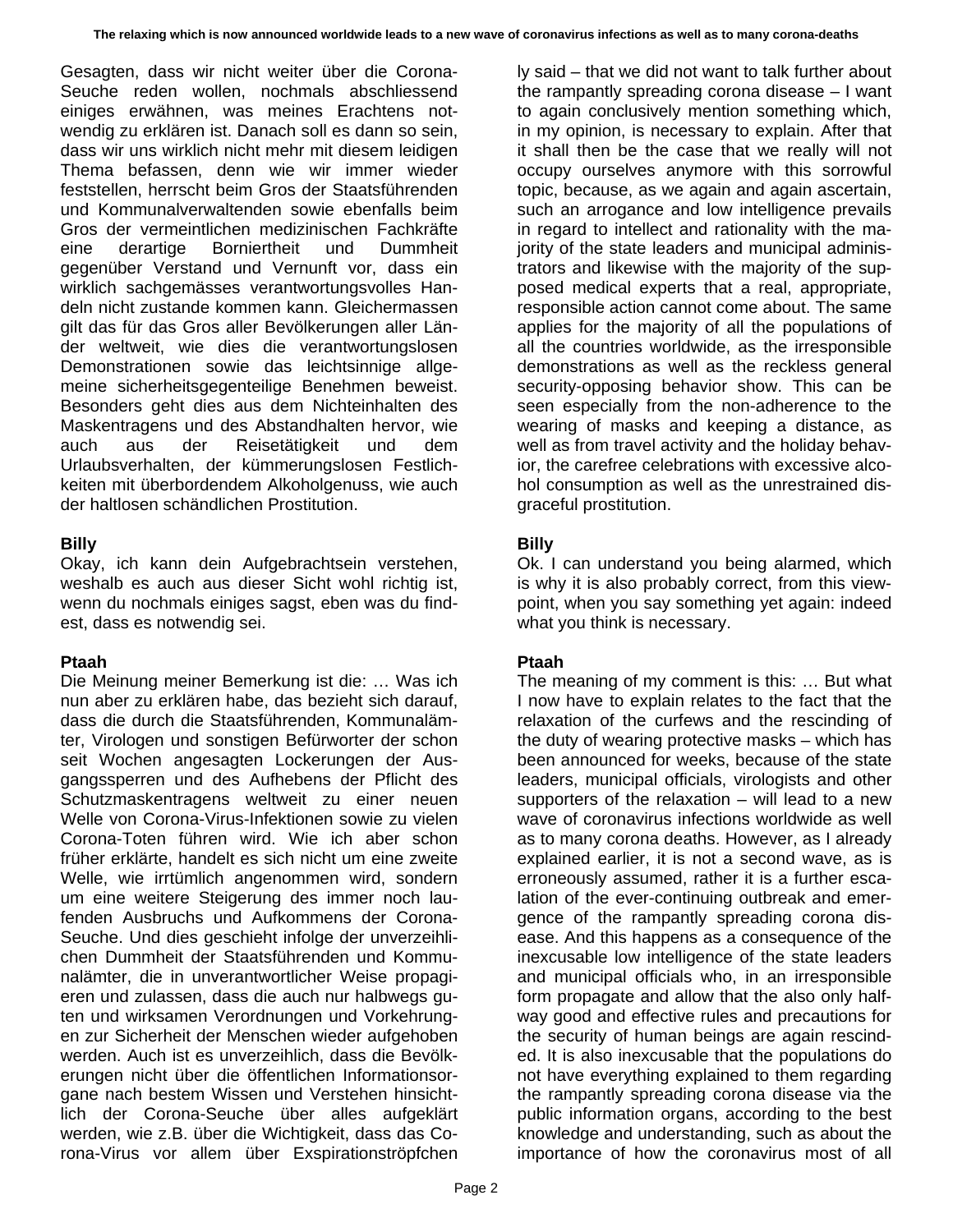resp. Aerosole verbreitet wird und eine Infizierung verursacht, und zwar in der Regel durch Anhusten oder einen Körperkontakt. In dieser Weise kann sich das Virus sehr schnell ausbreiten, und zwar insbesondere dann, wenn sich Personen in Gruppen oder Massen zusammenfinden. Bei solchen Gruppierungen werden üblicherweise auch vielerlei Gegenstände ins gefährliche Spiel gebracht, an deren Oberflächen sich Speichel-, Nasenschleim-, Schmier - und Handschweissablagerungen usw. festsetzen, die dann mit Corona-Viren kontaminiert werden, wenn die Ablagerungen von Corona-Infizierten stammen. Über diese Ablagerungen auf den Oberflächen solcher Gegenstände werden dann die Corona-Viren weiterverbreitet, folglich neue Infizierungen daraus hervorgehen, wenn Berührungen mit den Corona-Erregern stattfinden.

Ist es der Fall, dass solche Ablagerungen auf den Oberflächen von Gegenständen stattfinden, dann vermögen die Corona-Viren, wie unsere Forschungen ausweisen, je nach Material und Oberfläche der Gegenstände sowie der Umgebung, Witterung und Temperatur bis zu 3 Tagen und gar bis zu 96 Stunden zu überstehen, ehe sie erlahmen, ihre Aktivität verlieren und wirkungslos werden. Absterben können Viren nicht, weil sie keinen Lebewesen entsprechen, sondern organischen Strukturen, die nicht getötet werden können. Dass dabei die Intensität bezüglich der Infektiösität schon nach wenigen Stunden sich abschwächt und stetig schwächer wird, das ändert nichts an der Gefahr einer Infizierungsaktivität, denn diese geht auch bei einer laufenden Schwächung des Virus weiter.

Das Corona-Virus ist höchst gefährlich und lässt keine Nachlässigkeit zu, denn es ist höchst ansteckend, wodurch viele Menschen auch an Infizierungen sterben, und zwar auch dann, wenn die meisten, die daran erkranken, nicht schwer betroffen werden, sondern wieder genesen. Viele weisen nur milde und grippeähnliche Symptome auf, während andere überhaupt keine Anzeichen einer Infektion aufzeigen, jedoch trotzdem vom Virus befallen sind und u.U. die Seuche auch weitertragen können.

Was durch das Virus im menschlichen Organismus hinterlassen werden kann, sei es nach einer Genesung oder bei einem Infektionszustand, bei dem keine Infizierung festgestellt werden kann, so können sich dadurch unbemerkbare Langzeitschäden bilden und erhalten, die sich im Lauf der Zeit zu langwierigen und neuartigen Leiden und Krankheiten ausbilden können, auch diverse Krebsarten, Körper- und Genitaldeformationen, deren Ursache nicht eruierbar sein wird.

spreads via expiration droplets, that is to say, aerosols, and causes an infection, and namely, as a rule, through being coughed at or body contact. In this form the virus can very quickly spread and indeed especially when persons get together in groups or masses. With such groupings, usually many kinds of objects are also dangerously made use of, on the surfaces of which deposits of saliva, nasal mucus, grease and hand sweat, and so forth, are left, and then they are contaminated with coronavirus, if the deposits stem from human beings who are infected with the coronavirus. Via these deposits on the surfaces of such objects the coronavirus is then further spread; consequently, new infections arise from that, when contacts occur with the corona pathogens.

If it is the case that such deposits occur on the surfaces of objects, then the coronavirus, as our research shows, is able to survive up to 3 days and even up to 96 hours – depending on the material and surface of the objects and the environment, weather and temperature – before it becomes weak, loses its activity and becomes ineffective. Viruses cannot die off, because they are not life forms. Rather they are organic structures that cannot be killed. The fact that the intensity in regard to infectiousness already weakens after a few hours and becomes ever weaker, changes nothing in terms of the danger of an infectious activity, because this carries on also with a continued weakening of the virus.

The coronavirus is extremely dangerous and does not allow any neglect, because it is extremely contagious wherethrough many human beings also die of infections, and indeed also when most who become ill with it are not seriously affected, but recover again. Many show only mild and flu-like symptoms, while others show no kinds of signs of an infection at all. however are nonetheless infected by the virus and can also pass on the rampantly spreading disease under some circumstances.

With that which can be left behind by the virus in the human organism – be it after a recovery or during an infectious state in which no infection can be detected – the virus can form and maintain undetectable long-term damage, which in the course of time can develop into long lasting and new kinds of diseases and illnesses, also diverse kinds of cancer as well as body and genital deformations, the cause of which will not be able to be deter-mined.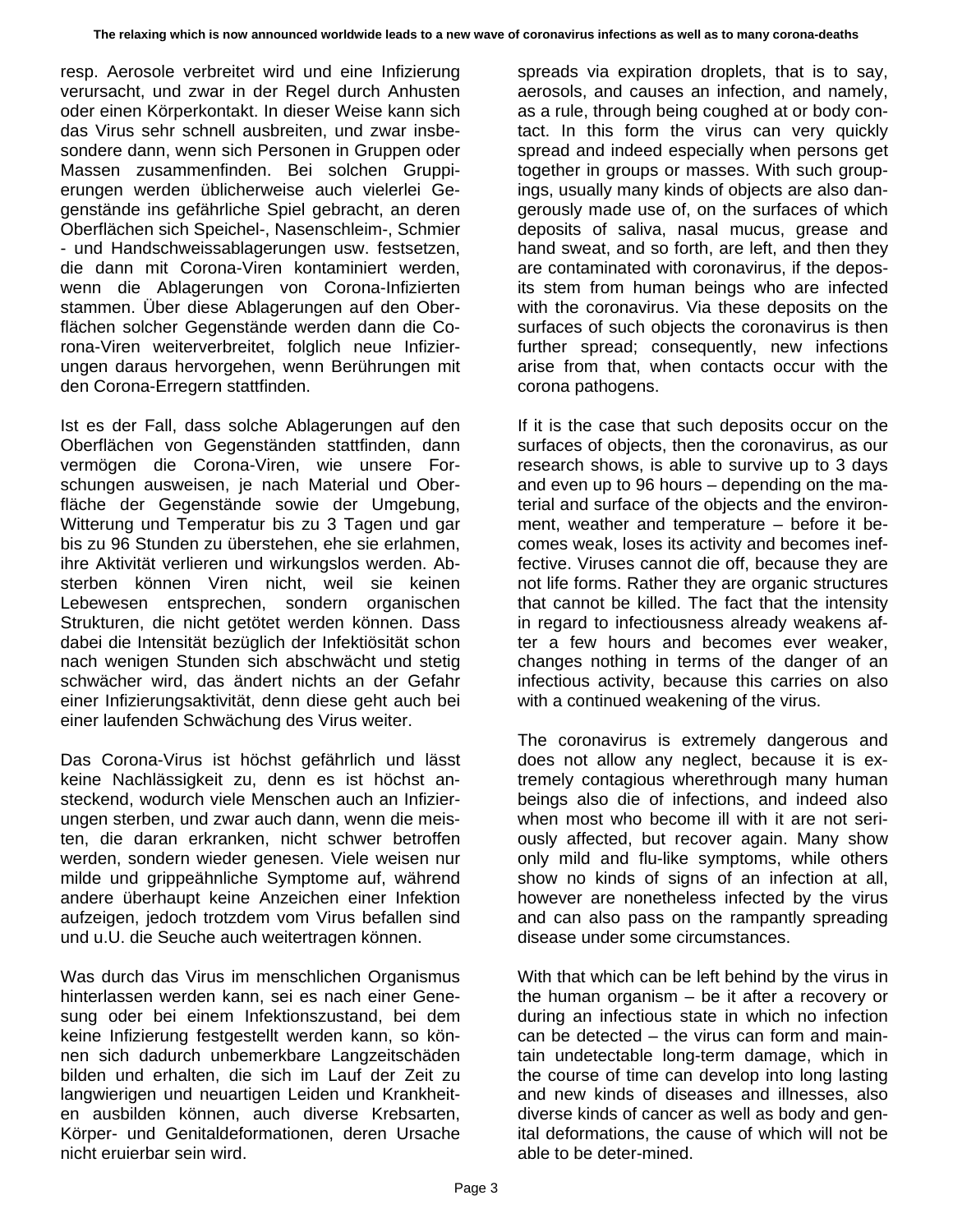Jeder durch das Corona-Virus infizierte Mensch ist in der Regel ein Überträger der Seuche, wobei es infolge der Verschiedenheit der Immunsysteme zwischen dem männlichen und weiblichen Geschlecht besonders auf dasjenige der männlichen Spezies übergreift. Dies entspricht einem Faktor, der den irdischen Medizinern und dementsprechenden Wissenschaften noch völlig unbekannt ist, wie auch die Tatsache, die ich schon bei einem früheren Gespräch nannte, dass Immununterschiede zwischen verschiedenen Völkern vorherrschen.

Nebst der Verschiedenheit der Immunsysteme zwischen dem männlichen und weiblichen Geschlecht sowie den verschiedenen Völkern, ist auch der Energie- und Kraftzustand resp. die Stärke des Immunsystemzustands und damit auch dessen Rekonvaleszenzfähigkeit von Wichtigkeit. Diese Werte bestimmen über die Möglichkeit einer Infizierung oder nicht, wie auch über deren Verlauf und die Rehabilitation oder das Versagen des Organismus.

Das Corona-Virus greift besonders auf vorbelastete und energiegeschwächte Immunsysteme zu und damit auf Menschen, die in irgendeiner Weise mehr oder weniger gesundheitsgeschädigt sind und deshalb eine besonders aktuelle Angriffsfläche und Infizierungsmöglichkeit für das Corona-Virus bilden. Solche Menschen sind also besonders gefährdet und weisen ein deutlich höheres Risiko auf als gesundheitlich unbelastete Personen, folglich sie auch schwer erkranken und u.U. sterben. Es ist dabei jedoch irrig anzunehmen, dass nur ältere Menschen oder solche mit Vorerkrankungen oder einer Immunschwäche vom Corona-Virus befallen würden, denn grundlegend können auch Kinder, wie ich schon mehrfach bei Gesprächen erwähnte, durch das Virus infiziert und krank werden und gar daran sterben. Dies nebst dem, dass auch Menschen jeden Alters aus verschiedenen Gründen befallen werden können, wie z.B. infolge Erschöpfung, Mangel an Vitaminen, Mineralstoffen und Spurenelementen. Auch die verminderte Selbstregulationskompetenz, wie auch effective psychische Störungen und Ängste führen zur Anfälligkeit durch das Corona-Virus, wie auch eine Eisenmangelanämie infolge Vegetarismus und Veganismus, weil Fleischprodukte gemieden werden, vor allem dunkles Fleisch, Blutwurst, Rinderfilet und Leber, wobei deren Eisenstoffe besser vom Körper aufgenommen werden als von eisenhaltigem Gemüse.

As a rule, every human being who is infected by the coronavirus is a carrier of the rampantly spreading disease, although, as a consequence of the difference between the immune systems of the male and female genders, it especially encroaches on that of the male gender. This is a factor which is still completely unknown by the terrestrial doctors and corresponding scientists, as is the fact, which I already mentioned in an earlier conversation, that immunity differences prevail between different peoples.

Aside from the difference between the immune systems of the male and female genders, as well as between different peoples, also the energy and power level of the immune system, that is to say, the strength of its condition, and thereby also its ability to convalesce, is important. These values determine whether there is a possibility of infection or not, and they also determine its course and the rehabilitation or the failure of the organism.

The coronavirus especially takes hold on immune systems that are already compromised and are weakened in terms of energy, and thereby it takes hold in human beings who in some form are more or less impaired in their health and for that reason form an especially acute attack surface and possibility for infection for the coronavirus. Such human beings are therefore especially vulnerable and have a distinctly higher risk than persons who are unencumbered by health problems; consequently they also become seriously sick and, under some circum-stances, die. However, in this case it is erroneous to assume that only older human beings or those with preexisting conditions or an immunity weakness would be affected by coronavirus, because basically also children can become infected by the virus and even die of it, as I already mentioned multiple times in conversations. As well as that, also human beings of every age can be affected due to various reasons; for example, as a consequence of exhaustion, lack of vitamins, minerals and trace elements. Also the reduced ability to self-regulate as well as actual disorders of the psyche and anxiety lead to susceptibility to the coronavirus, as does an iron deficiency anemia as a consequence of vegetarianism and veganism, because meat products are avoided, especially dark meat, black pudding, beef fillet and liver, whereby their iron is better absorbed by the body than the iron in iron-containing vegetables.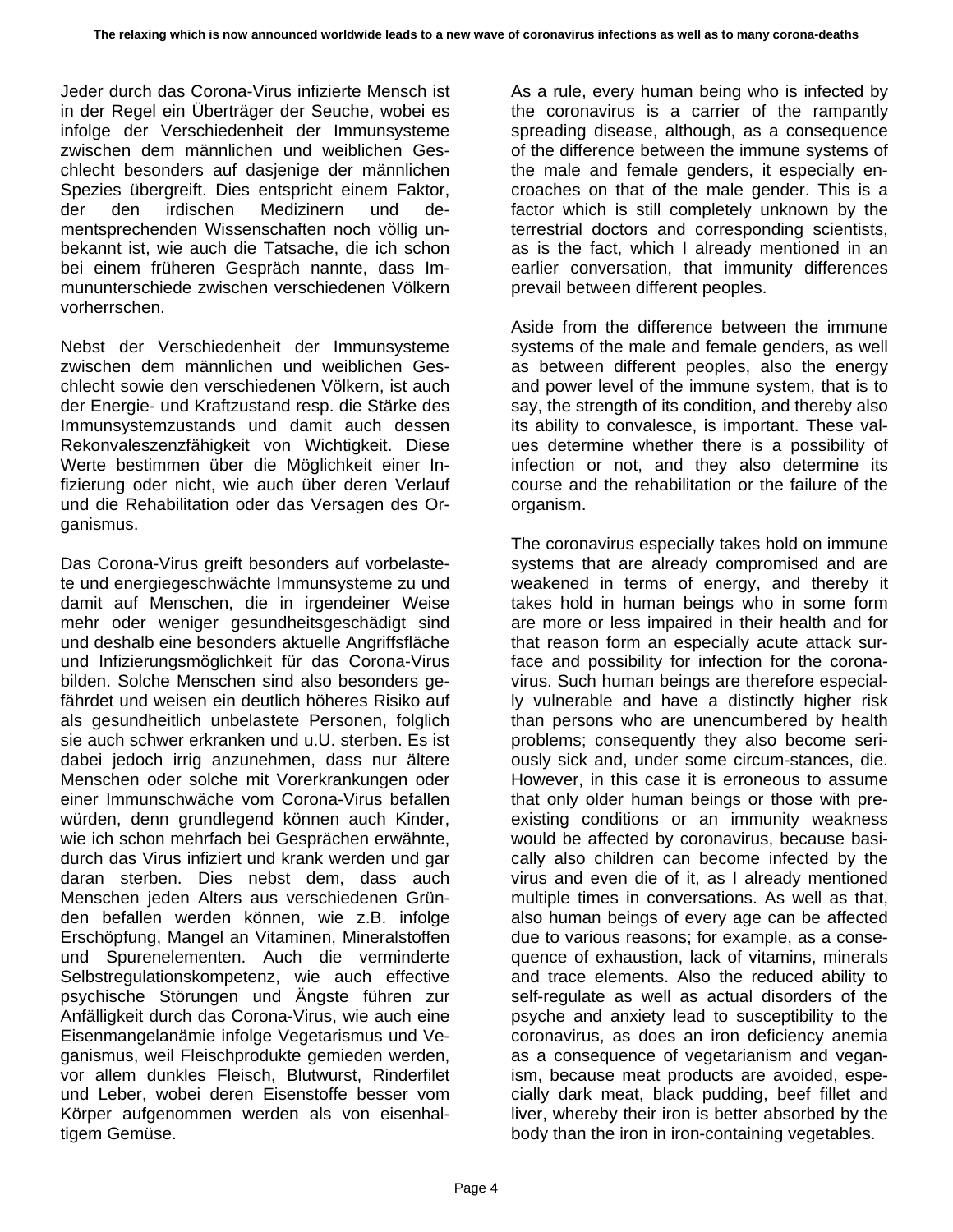Vorsicht bezüglich Infektionsgefahr ist bei längeren Aufenthalten in geschlossenen Räumen geboten, wenn sich u.U. Infizierte darin aufhalten. Auch der Umgang mit Personen im Freien kann Infektionsgefahr bedeuten, wenn die notwendige Abstandhaltung von 2 Metern und u.U. die Notwendigkeit des Tragens einer Schutzmaske nicht eingehalten wird. Auch bei Freizeitsport jeder Art sollen grössere Abstände zu anderen Personen eingehalten werden.

Bereits ein Abstand von mindestens 1,5 Meter kann das Ansteckungsrisiko verringern, wobei jedoch auch auf diese Distanz je nach Fall eine Ansteckung durch infizierte Personen möglich ist, folglich ein guter Sicherheitsabstand von 2 Metern zuverlässiger ist. Dieser Abstand ist jedoch nicht nur in Räumlichkeiten, sondern auch im Freien wichtig, wenn nicht eine gewisse Sicherheit besteht, dass Gegenüber-Personen nicht infiziert sind. Im Freien ist auch die Windrichtung zu beachten, denn durch den Wind werden die Exspirationströpfchen resp. Aerosole von infizierten Personen bis zu 10 oder 15 und mehr Meter weit getragen und können daher auch auf grössere Distanz von anderen Menschen eingeatmet und diese angesteckt werden. Wenn jedoch auch im Freien oder in luftigen Räumen Atemschutzmasken getragen werden, dann kann eine Ansteckung weitgehend bis vollständig verhindert werden.

Wie ich schon früher erklärte, können auch Klimaund Umluftanlagen die Viruspartikel weiträumig verteilen, wie auch diverse offene resp. aufgeschnittene Nahrungsmittel Virusherde sein können, insbesondere aufgeschnittenes Fleisch, wodurch das Virus weiterverbreitet werden kann.

Wenn Masken getragen werden, dann verteilen sich die Aerosole in der Regel meist nicht weit weg, doch bei Wind werden sie mehr verteilt, wodurch auch das Ansteckungsrisiko steigt, folglich dieses also auch dann nicht sinkt, wenn Schutzmasken getragen werden.

Auch ein regelmässiges Händewaschen und die Körperhygiene zählen zu den persönlichen Schutzmassnahmen, wie ich schon früher erklärt habe, wie auch bei Zweckmässigkeit das Tragen geeigneter Handschuhe sehr nützlich sein kann.

Wenn typische Corona-Symptome auftreten, dann sollte ein Corona-Test und ein eigens verhängter Hausarrest erfolgen, dies insbesondere dann, wenn sich stärkere Beschwerden wie Atemnot usw. ergeben. Zu Beginn der Infektion ergibt sich, Care in regard to the danger of infection is called for with long stays in closed rooms, if infected persons stay in there under some circumstances. Also dealing with persons outdoors can mean a danger of infection if the necessary maintenance of a distance of 2 meters and, under some circumstances, the necessity of wearing a protective mask are not adhered to. Also, with recreational sports of every kind, sizeable distances to other persons shall be maintained.

Already a distance of at least 1.5 meters can reduce the risk of contagion, although, however, also at this distance, depending on the case, contagion via infected persons is possible; consequently a good safety distance of 2 meters is more reliable. However, this distance is not only important indoors, rather also outdoors, if there is not a sure certainty that persons who are in one's vicinity are not infected. Outdoors the wind direction is also to consider, because via the wind the expiration droplets, that is to say, the aerosols, are carried up to 10 or 15 or more meters and can therefore also be breathed in at quite a distance by other human beings, who become infected. However, when respiratory-protectionmasks are also worn outdoors or in airy rooms, an infection can be prevented to a great extent or completely.

As I already explained earlier, air conditioners as well as air circulation systems can also distribute the virus particles across quite a distance, and also diverse open foods, that is to say, cut foods, can be a breeding ground for the virus, especially cut meat, through which the virus can be spread further.

When masks are worn, then the aerosols are, as a rule, mostly not distributed far away, but with wind they are more distributed, whereby also the risk of infection increases; consequently it also therefore does not then de-crease when protective masks are worn.

Also a regular hand washing and body hygiene count as personal protective measures, as I already explained before, just as the wearing of suitable gloves can be very beneficial where appropriate.

If typical corona symptoms arise, then a corona test and a self-imposed house arrest should occur, especially when more serious conditions, such as difficulty breathing, and so forth, occur. At the beginning of the infection, the virus multi-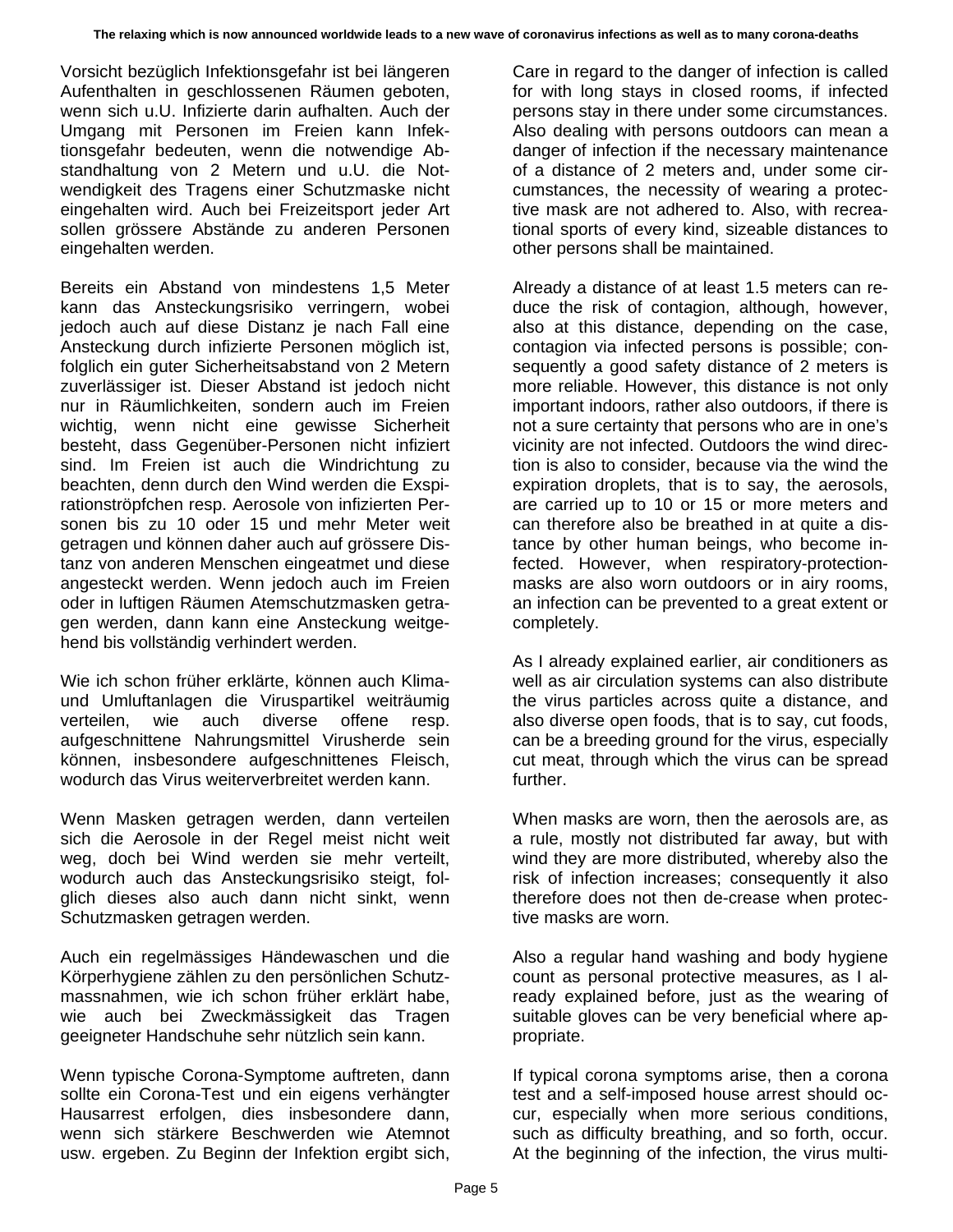dass sich das Virus im Mund- und Nasenrachenraum vervielfältigt, und wenn davon ein Abstrich gemacht wird und im Labor eine Untersuchung erfolgt, indem in der Probe nach dem genetischen Material des Virus gesucht und dieses festgestellt wird, dann ergibt sich auch ein sicheres Resultat, denn ein solcher Test weist in der Regel eine hohe Treffsicherheit in bezug auf das neue Corona-Virus auf. Auch Antikörpertests sind notwendig, um nachweisen zu können, ob ein Mensch bereits von der Corona-Seuche befallen war oder nicht, wie auch, ob er eine gewisse Immunität gegen das Virus entwickelt hat oder nicht, wobei diese je nach Fall jedoch nur kurzzeitig, wie aber auch längerfristig sein kann, wobei keine sogenannte Herdenimmunität zu erwarten sein wird. Auch ein Antikörpernachweis bedeutet nicht eine endgültige Heilung oder Immunität, denn die Antikörper dieses Virus können schnell wieder absinken, sich abschwächen und sich u.U. wieder völlig auflösen.

Menschen, die vom Corona-Virus befallen werden, fühlen sich einige Zeit unpässlich und schlapp, während andere keine Symptome spüren, jedoch trotzdem andere Personen anstecken können, wobei sich auch bei diesen Personen nach ca. 10 Tagen in ihrem Blut Antikörper nachweisen lassen. Eine gewisse Gruppe von Menschen kann je nachdem jedoch auf unbestimmte Zeit hin infektiös bleiben, während andere infektiöslos bleiben.

Eine Corona-Virus-Infektion erzeugt, wenn sie akut ausbricht, grippeähnliche Symptome, weshalb oft irrtümlich eine Erkältung und Grippeerkrankung angenommen wird, was aber unheilvolle Folgen mit sich bringen kann. Etwa die Hälfte infizierter Menschen verfallen dem Husten, andere starken oder weniger starken Fieberschüben oder auch Schnupfen, wobei aber das Gros infizierter Menschen die Corona-Virus-Seuche gut übersteht und ohne grosse Komplikationen genesen kann. Das bedeutet und gewährleistet jedoch nicht, dass sich nicht diverse Formen von Langzeitschäden ergeben, die lebenszeitig anhalten und unerwartete Übel mit sich bringen können, wie auch der irdischen Medizinwissenschaft bisher noch unbekannte, nicht feststellbare und aktivbleibende Corona-Impuls-Ablagerungen, die jederzeit ihre beständige Aktivität wieder hochtreiben und die Seuche weiterführen können. Dabei handelt es sich jedoch nicht um eine Reaktivierung der Infektion, sondern um eine bisher für die irdische Medizinwissenschaft noch nicht bekannte und nicht feststellbare akute Impuls-Weiterbestehung der Corona-Infektion.

plies in the oropharynx and nasopharynx, and when a swab of it is made and is investigated in the laboratory, by searching for and finding the genetic material of the virus in the specimen, then a sure result is produced, because such a test, as a rule, shows a high degree of accuracy in regard to the new coronavirus. Also antibody tests are necessary in order to be able to prove whether a human being had already been infected by the rampantly spreading corona disease or not, as well as whether he/she has developed a certain immunity against the virus or not, although this can however be just short-term but also long-term, depending on the case, whereby one cannot expect any so-called herd immunity. Also, evidence of antibodies does not mean a final healing or immunity, because the antibodies of this virus can quickly diminish again, become weaker and, under some circumstances, completely dissolve again.

Human beings who are struck by the coronavirus sometimes feel unwell and worn out while others do not feel any symptoms, however nonetheless can infect other persons, in which case also with these persons antibodies are evident in their blood after approximately 10 days. However, a certain group of human beings can accordingly remain infectious for an undetermined time while others remain without infection.

A coronavirus infection produces flu-like symptoms when it acutely breaks out, for which reason a cold or influenza is erroneously assumed, but it can bring baleful sequelae with it. Approximately half of infected human beings succumb to coughing, others to severe or less severe bouts of fever or also to sniffles, whereby however the majority of infected human beings survive the coronavirus rampantly spreading disease well, and can recover without great complications. However, that does not mean or guarantee that there are not diverse forms of long-term damage which last for a life time and can bring unexpected terrible things with them, as well as corona-impulse-deposits which are still unknown to terrestrial medical science, are not ascertainable and remain active, and at any time can push up their permanent activity again and push the rampantly spreading disease on. With that, however, it is not a reactivation of the infection, rather it is the corona infection's acute continued-existenceof-the-impulse which is still not known to terrestrial medical science and is not detectable.

Hat ein Kontakt mit einer infizierten Person stattge-

If a contact with an infected person has oc-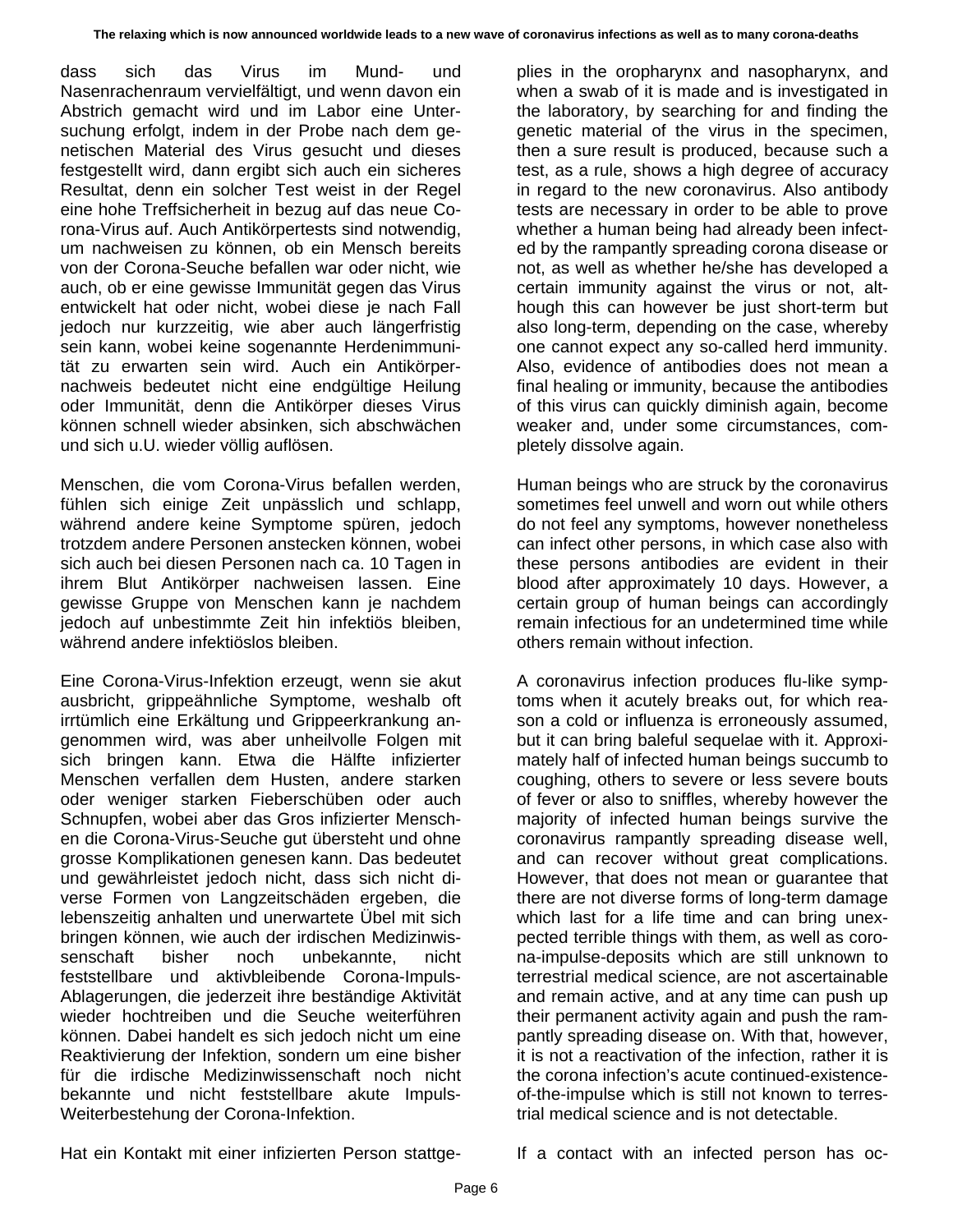funden, dann sollte umgehend ein Corona-Test gemacht und für sich selbst für mindestens 30 Tage eine freiwillige Absonderung von anderen Menschen erfolgen, weil die Inkubationszeit resp. die Zeit zwischen der Ansteckung und dem Ausbrechen der Seuche u.U. länger dauern kann, als infolge Unwissenheit der Fachkräfte allgemein angenommen wird. Zwar kann, wie schon erklärt, kurz nach einer Infizierung das Virus bereits weitergetragen werden, doch die Inkubationszeit des Virus kann viel länger andauern, ehe die ersten Symptome auftreten.

Das ist einmal das, was ich noch zu sagen hatte bezüglich der Corona-Seuche, doch gehört dazu noch einiges andere. So dumm, wie die Staatsführenden und Kommunalbeamten bestimmen und handeln und dadurch den Bevölkerungen ein böses und todbringendes Vorbild vormachen, so übernimmt deren Gros diese falschen Bestimmungen und Handlungsweisen gleichermassen für sich selbst, wodurch nunmehr das kommende Unheil nicht mehr aufgehalten werden kann. Und davon werden auch jene Länder und Bevölkerungen betroffen werden, die infolge des bisherigen halbwegs Einhaltens der Sicherheitsvorkehrungen noch weitgehend glimpflich davongekommen sind, wie die Schweiz und Deutschland. Das jedoch wird sich schon bald ändern, weil das Unheil seinen Lauf nehmen und nur stoppen wird, wenn wieder hart durchgreifende Massnahmen ergriffen und strikte eingehalten werden.

Die Infizierungen und Todesfälle hinsichtlich der weiterhin grassierenden Corona-Seuche werden weltweit ungehemmt weitergehen und sich nun auch schnell wieder steigern und damit den noch nicht beendeten und immer noch fortlaufenden Erstausbruch der Seuche fortsetzen. Auch Länder, in denen sich hinsichtlich der Seuche alles etwas normalisiert und gelegt hat, werden wieder neu davon befallen werden, wobei der internationale Handel und Warentransport ebenso dazu beiträgt, wie auch der vernunftlose und verantwortungslose Tourismus und die Urlaubsunvernunft der Erdenmenschen. Dabei ist auch zu bedenken, dass dazu auch die unsinnige Tatsache des verantwortungslosen Aufhebens und Beendens der Sicherheitsvorkehrungen beiträgt.

Auf den nun zulaufenden Höhepunkt der Corona-Seuche, der sich nun anbahnt und sich dann zweifellos auch erfüllt, wird dann, was die Regel bei solchen oder anderen Seuchen ist, eine zweite Welle folgen, wie ich bereits sagte, die zeitgenau noch nicht zu bestimmen ist, jedoch schon zur curred, then a corona test should immediately be done and one should voluntarily isolate oneself from other human beings for at least 30 days, because the incubation time, that is to say, the time between the infection and the outbreak of the rampantly spreading disease, can last longer under some circumstances than is generally assumed by the experts as a result of unknowledge. Indeed the virus can already be spread further shortly after an infection, as already explained, but the incubation time of the virus can last much longer before the first symptoms arise.

That is now that which I still had to say regarding the rampantly spreading corona disease, but there is still some-thing else that belongs to that. While the state leaders and municipal officials determine and act in such low intelligence and therethrough present a bad and death-bringing model for the populations, the majority of the populations adopt these wrong determinations and modes of behavior equally for themselves, wherethrough now the coming terrible state of affairs can no longer be held back. And from that, also those countries and populations will be affected which, as a consequence of the half-way maintaining of the safety precautions, have largely got off lightly, such as Switzerland and Germany. However, that will indeed change soon, because the terribleness will take its course and will only stop when hard, sweeping measures are seized and strictly adhered to again.

The infections and deaths in regard to the still raging rampantly spreading corona disease will continue on world-wide unrestrained, and will now also quickly increase again and thereby continue the still not ended and on-going first outbreak of the rampantly spreading disease. Also countries in which everything has normalized and settled somewhat regarding the rampantly spreading disease will be newly afflicted by it, whereby the international trade and transport of wares contributes as much to that as does the irrational and irresponsible tourism and the holiday-irrationality of the Earth human beings. Thereby one must also consider that also the nonsensical fact of the irresponsible rescinding and ending of the safety precautions contributes to that.

After the approaching culmination point of the rampantly spreading corona disease, which now proceeds and then will no doubt also fulfil itself, a second wave will follow, which is the rule with this or other rampantly spreading diseases, as I already said. The exact time of it cannot be deter